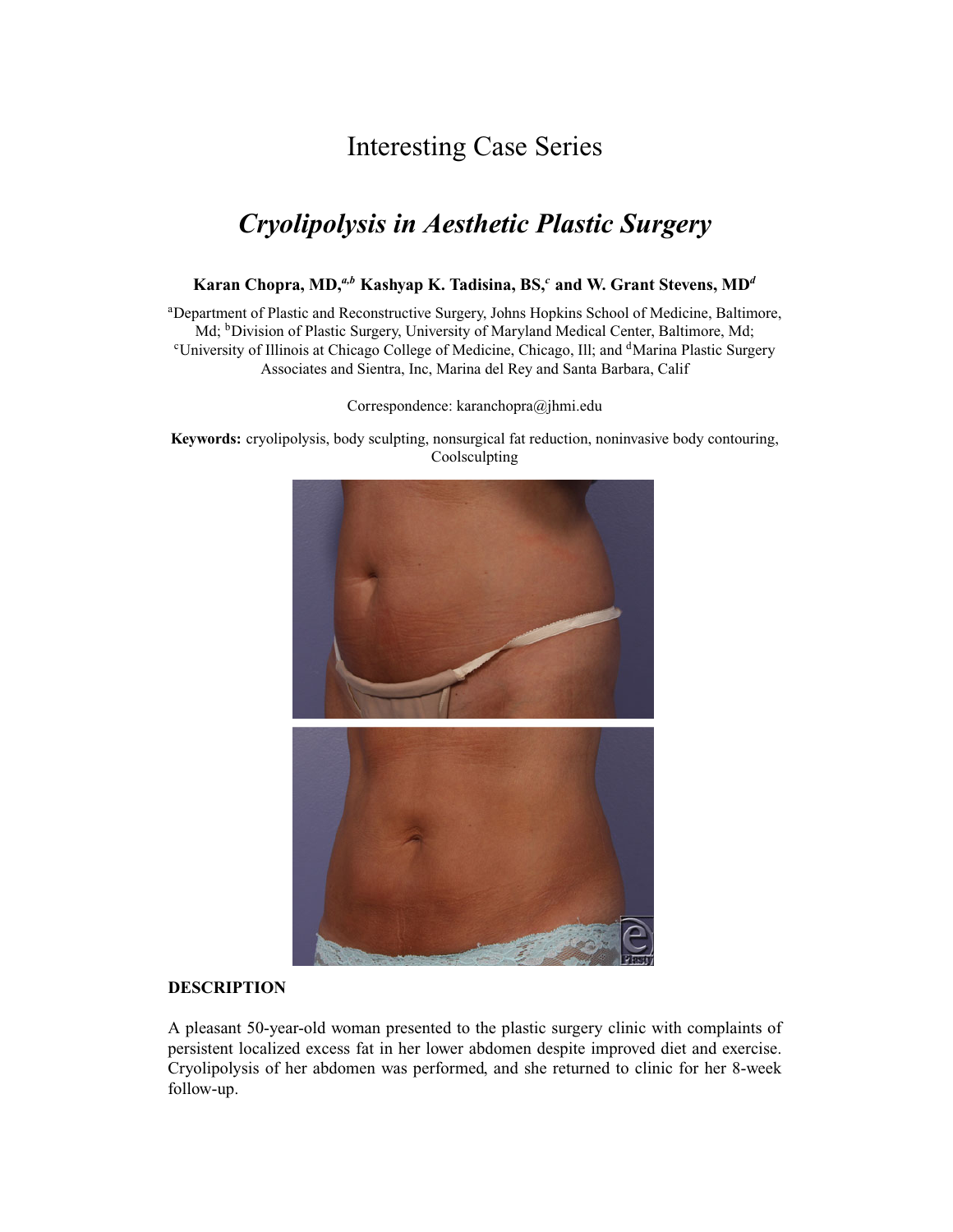### **QUESTIONS**

- **1. What is cryolipolysis, and what is its role in plastic surgery?**
- **2. What is the mechanism by which cryolipolysis works?**
- **3. What are the recognized shortcomings and disadvantages of cryolipolysis?**

**4. How effective has cryolipolysis been shown to be and what is its future in aesthetic surgery?**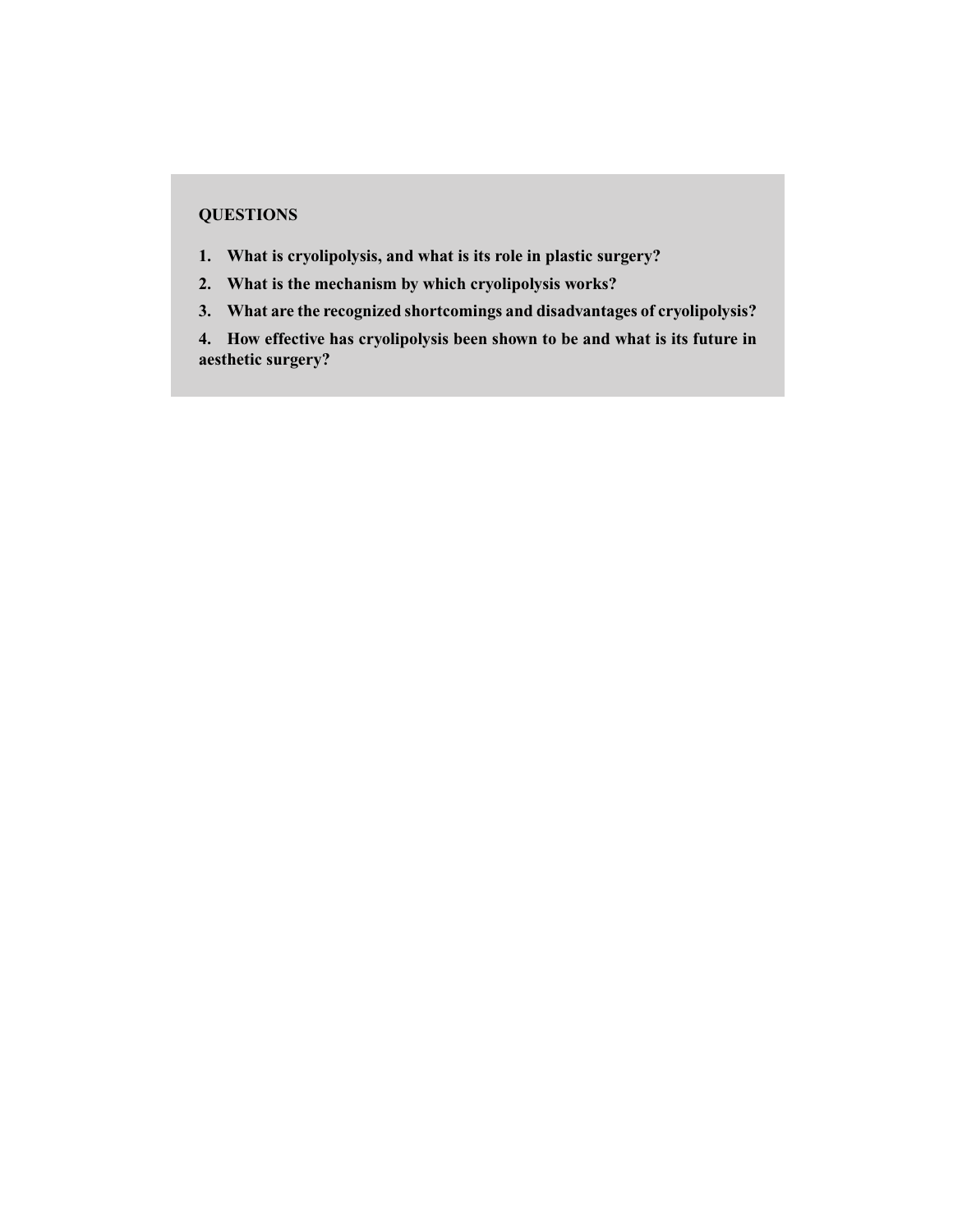#### **DISCUSSION**

Cryolipolysis is the result of continued innovation and development in the area of noninvasive body contouring in aesthetic plastic surgery.<sup>1,2</sup> The demand for body contouring procedures is rising because of the advent of bariatric surgery. Body contouring procedures allow surgeons to treat isolated areas of excess fat that lead to asymmetric appearance and adiposity in unwanted locations.<sup>2</sup> Currently, liposuction is the most frequently employed and effective technique for body contouring but, due to its invasive nature, comes with inherent risks including bleeding and infection with an associated longer recovery time. Furthermore, one of the most common complications of liposuction is contour irregularities. Other noninvasive body contouring methods that have been described with varying degrees of success include: infrared light, lasers, radiofrequency, massage, and even highfrequency ultrasound techniques, $3$  yet their long-term viability and consistency in results have not been proven. Cryolipolysis is a recent technology used for controlled, natural, and selective fat reduction utilizing localized cooling to extract heat from adipocytes.<sup>1</sup> Although there are no established, formal indications of when to use this technology, it is used in a variety of clinical situations, from the patient who desires scarless reduction of adipose tissue to those who are unfit to tolerate the anesthesia required for more invasive forms of liposuction.

Although the exact mechanism is still being studied, cryolipolysis works at a cellular level by an overarching theme of inflammation followed by phagocytosis and apoptosis. The basic principles of cryobiology date back to the 1960s when research in rapid freezing and concurrent ischemia were being studied.<sup>4</sup> Adipose tissue, as compared to other tissues, is more sensitive to cold temperatures.<sup>4</sup> Studies performed in porcine and in vitro models, with histological and pathological studies, confirm this cell response. Adipose cells undergo an inflammatory response after exposure to cold temperatures ( $-1$  to  $-7^{\circ}$ C) within the first 72 hours, peaking at 14 days after treatment. Between 14 and 30 days, phagocytosis of adipose cells begins. By 60 to 90 days, the inflammatory process declines and the adipose cell volume decreases with concurrent interlobular septal thickening. This roughly 90-day cycle results in selective subcutaneous fat layer reduction.<sup>1</sup>

Although one of the greatest advantages to cryolipolysis is its safety in the population, there have been documented unwanted side effects that occur. Symptoms include erythema, edema, decreased sensation, and pain in the treatment area, but none have been reported as permanent.<sup>5</sup> Biopsy studies of nerve fibers confirm this short-term decrease in sensation being temporary, with no permanent changes in nerve fibers, and sensation returning in patients by 3 to 4 weeks.<sup>6</sup> One area warranting further study is the efficacy of cryolipolysis in patients with cold-induced medical conditions such as cryoglobulinemia, cold urticaria, and paroxysmal cold hemoglobinuria need further testing.<sup>1</sup> Isolated case studies report incidences of delayed paradoxical hyperplasia at sites of cryolipolysis as 2 to 3 months,<sup>7</sup> with unintended adipose tissue growth stimulation as the hypothesized mechanism. Finally, although found to be effective, cryolipolysis is not a suitable replacement for high-volume liposuction because traditional liposuction can remove more adipose tissue whereas cryolipolysis is not intended for high volume removal of adipose tissue in a single sitting.

Cryolipolysis has been found to be effective through porcine model studies as well as numerous recently published clinical studies. Porcine model studies found an 80% reduction in superficial fat layers and 40% total fat layer reduction at 3.5 months posttreatment.<sup>8</sup> A